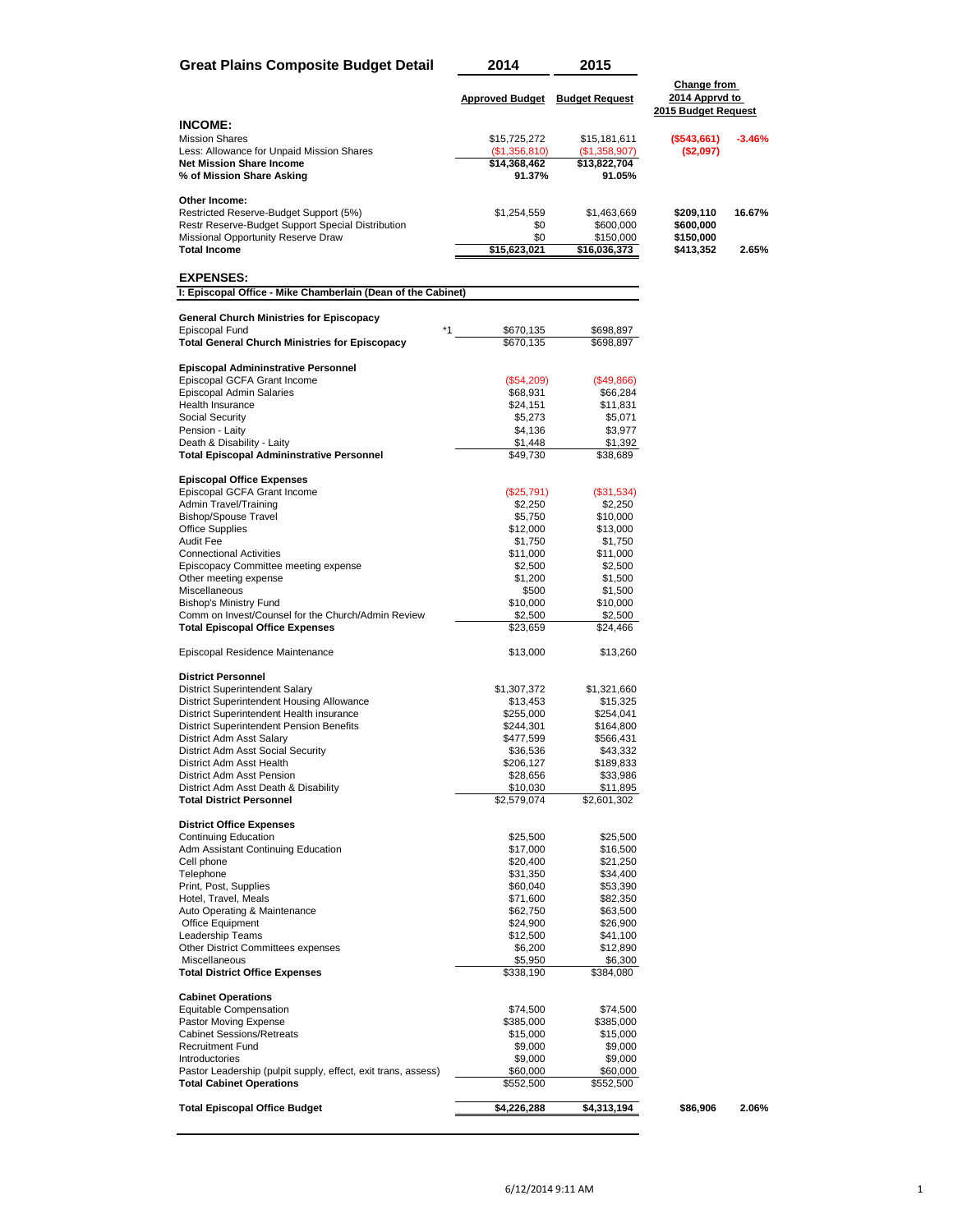| Great Plains Composite Budget Detail |  |  |  |  | 20 |
|--------------------------------------|--|--|--|--|----|
|--------------------------------------|--|--|--|--|----|

| 2014 | 2015 |
|------|------|
|      |      |

|                                                                      | <b>Approved Budget</b> | <b>Budget Request</b> | 2014 Apprvd to<br>2015 Budget Request |      |
|----------------------------------------------------------------------|------------------------|-----------------------|---------------------------------------|------|
| II: Clergy Excellence - Nancy Lambert                                |                        |                       |                                       |      |
| General Church Ministries for Clergy Excellence                      |                        |                       |                                       |      |
| Ministerial Education Fund                                           | \$787,908              | \$800,005             |                                       |      |
| <b>Total General Church Ministries for Clergy Excellence</b>         | \$787,908              | \$800,005             |                                       |      |
| <b>Board of Ordained Ministry</b>                                    |                        |                       |                                       |      |
| Call                                                                 |                        |                       |                                       |      |
| <b>Seminary Visits</b>                                               | \$7,600                | \$7,600               |                                       |      |
| Exploration                                                          | \$5,000                | \$5,000               |                                       |      |
| Other clergy recruitment costs<br>Candidacy                          |                        | \$1,000               |                                       |      |
| Testing & Background Checks                                          | \$44,800               | \$44,800              |                                       |      |
| <b>Travel Assistance for Candidates</b>                              | \$3,500                | \$3,500               |                                       |      |
| <b>Candidacy Summit</b>                                              |                        | \$10,000              |                                       |      |
| <b>Covenant Accountability</b>                                       |                        |                       |                                       |      |
| Annual Meeting of Orders & Fellowship                                | \$2,150                | \$0                   |                                       |      |
| <b>Counseling Services</b>                                           | \$4,000                | \$4,000               |                                       |      |
| <b>Family Systems</b>                                                | \$4,500                | \$0                   |                                       |      |
| Response Team                                                        | \$6,000                | \$6,000               |                                       |      |
| Sexual Ethics/Boundaries                                             | \$4,000                | \$4,000               |                                       |      |
| Interim Pastor Training                                              | \$500                  | \$0                   |                                       |      |
| Retirement                                                           | \$3,550                | \$3,500               |                                       |      |
| <b>Clergy Spouse Support</b>                                         | \$500                  | \$0                   |                                       |      |
| Ordination/Commissioning meal                                        | \$600                  | \$3,500               |                                       |      |
| <b>Extension Ministries</b>                                          | \$500                  | \$500                 |                                       |      |
| Jurisdictional Meeting                                               | \$500                  | \$500                 |                                       |      |
| Residency                                                            |                        | \$51,000              |                                       |      |
| Clergy Competency Model<br><b>General Expenses</b>                   |                        | \$6,400               |                                       |      |
| Meeting/Operating                                                    | \$23,500               | \$23,500              |                                       |      |
| Registrar/Recruitment office expense                                 | \$6,800                | \$0                   |                                       |      |
| Registrar/Recruitment office Database/IT                             | \$3,800                | \$0                   |                                       |      |
| Registrar/Recruitment Office Travel                                  | \$13,500               | \$0                   |                                       |      |
| Registrar/Recruitment Office Cell Phone-telephone                    | \$2,400                | \$0                   |                                       |      |
| Registrar/Recruitment Office Continuing Education                    | \$3,600                | \$0                   |                                       |      |
| <b>Total Board of Ordained Ministry</b>                              | \$141,300              | \$174,800             |                                       |      |
| <b>Transition into Ministry</b>                                      |                        |                       |                                       |      |
| Program expense                                                      | \$0                    | \$90,957              |                                       |      |
| <b>Total Trans into Ministry</b>                                     | \$0                    | \$90,957              |                                       |      |
| <b>Clergy Excellence Office Expense</b>                              |                        |                       |                                       |      |
| Auto Expense                                                         | \$3,000                | \$7,500               |                                       |      |
| Travel                                                               | \$5,000                | \$14,300              |                                       |      |
| Association Meeting expense                                          | \$0                    | \$0                   |                                       |      |
| <b>Office Supplies</b>                                               | \$1,000                | \$1,800               |                                       |      |
| Cellphone                                                            | \$1,200                | \$3,600               |                                       |      |
| <b>Continuing Education</b>                                          | \$1,000                | \$4,000               |                                       |      |
| Programming Expense<br><b>Total Clergy Excellence Office Expense</b> | \$11,200               | \$5,000<br>\$36,200   |                                       |      |
|                                                                      |                        |                       |                                       |      |
| <b>Clergy Excellence Personnel</b>                                   |                        |                       |                                       |      |
| <b>Base Salaries</b>                                                 | \$258,310              | \$290,287             |                                       |      |
| Housing Allowances                                                   | \$37,500               | \$45,975              |                                       |      |
| Health Insurance<br>Social Security                                  | \$72,216<br>\$8,211    | \$59,170<br>\$8,454   |                                       |      |
| Pension - Laity                                                      | \$6,440                | \$6,631               |                                       |      |
| Pension - Clergy                                                     | \$28,272               | \$22,575              |                                       |      |
| Death & Disability - Laity                                           | \$2,254                | \$2,321               |                                       |      |
| <b>Total Clergy Excellence Personnel</b>                             | \$413,203              | \$435,412             |                                       |      |
| <b>Total Clergy Excellence Budget</b>                                | \$1,353,611            | \$1,537,374           | \$183,763                             | 13.5 |
|                                                                      |                        |                       |                                       |      |

## **III: Congregational Excellence - Evelyn Fisher**

## **III. A. Leadership Development:**

| <b>General Church Ministries for Leadership Development</b>        |    |           |           |
|--------------------------------------------------------------------|----|-----------|-----------|
| Africa University Fund                                             | *1 | \$70.329  | \$71,409  |
| <b>Black College Fund</b>                                          | *1 | \$314.274 | \$319,130 |
| <b>Total General Church Ministries for Leadership Develor</b>      |    | \$384,603 | \$390.539 |
| South Central Jurisdictional Ministries for Leadership Development |    |           |           |
| Mt Sequoyah                                                        | *2 | \$22,687  | \$22,687  |
| Lydia Patterson Institute                                          | *2 | \$94,868  | \$94.868  |
| <b>SMU Wesley Foundation</b>                                       | *2 | \$5.844   | \$2,922   |
| <b>Total SCJ Ministries for Leadership Development</b>             |    | \$123,399 | \$120.477 |

 $\overline{\phantom{a}}$ 

**Change from 2014 Apprvd to** 

**Total Clergy Excellence Budget \$1,353,611 \$1,537,374 \$183,763 13.58%**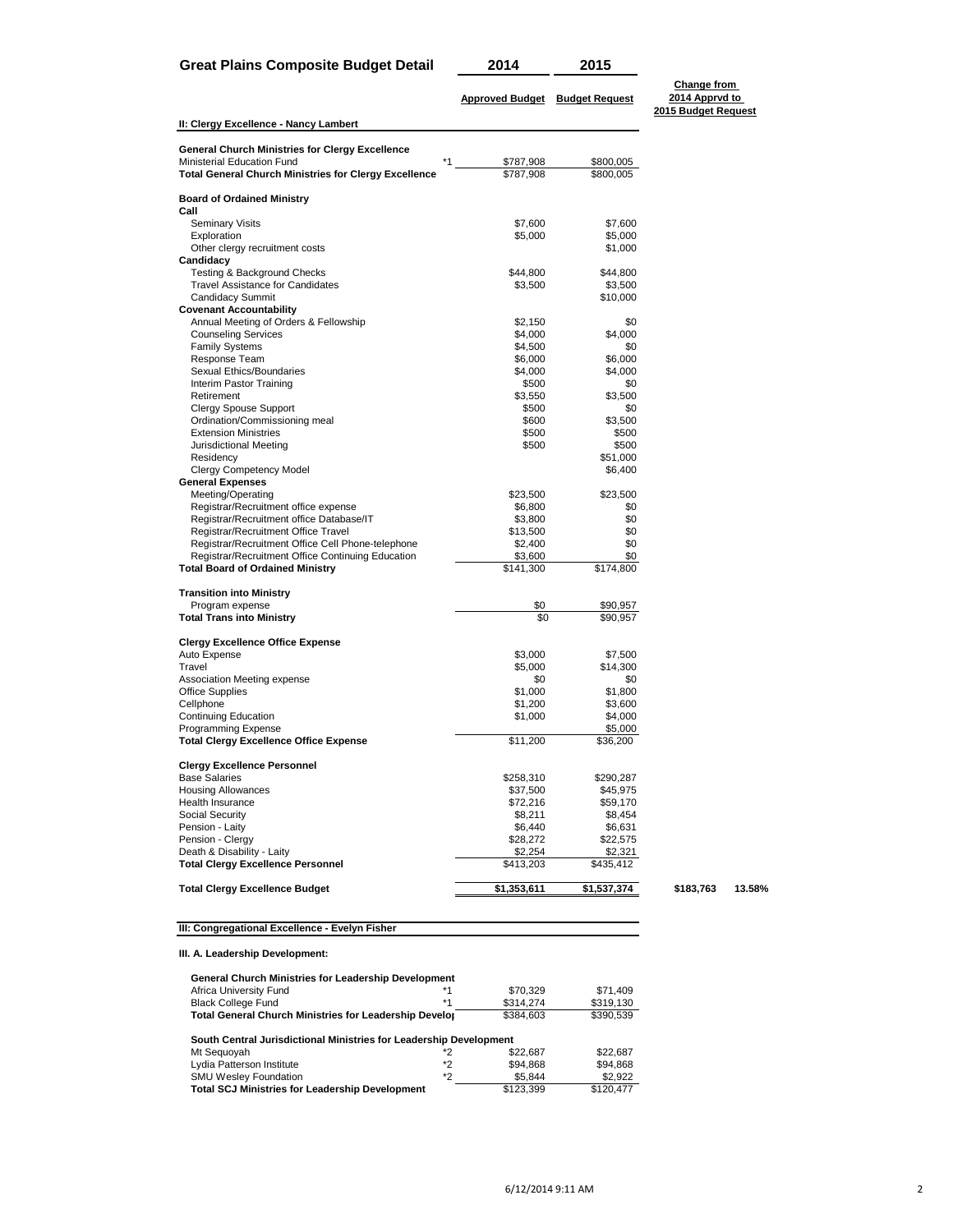| Great Plains Composite Budget Detail | 2014                           | 2015 |  |
|--------------------------------------|--------------------------------|------|--|
|                                      | Approved Budget Budget Request |      |  |

**Change from 2014 Apprvd to 2015 Budget Request**

| <b>Leadership Developmet Ministries:</b>                                           |                        |                        |
|------------------------------------------------------------------------------------|------------------------|------------------------|
| <b>Guest Quest "Success" Grants</b>                                                | \$5,000                | \$5,000                |
| Conference Lay Leader Expense                                                      | \$12,000               | \$12,000               |
| Young Adult Ministry                                                               | \$7,500                | \$7,500                |
| <b>Next Steps</b>                                                                  | \$25,000               | \$25,000               |
| Local Church Transformation-Revitalization Process                                 | \$40,000               | \$36,000               |
| <b>ABIDE Program</b><br><b>Total Leadership Development Ministries</b>             | \$20,000<br>\$109,500  | \$20,000<br>\$105,500  |
|                                                                                    |                        |                        |
| <b>Small Membership Church Ministries</b><br><b>Certified Lay Ministry</b>         |                        | \$9,300                |
| Lay Servant Ministries                                                             |                        | \$8,000                |
| Small Church Leadership Development                                                |                        | \$4,550                |
| Small Church Leadership Summit                                                     |                        | \$14,000               |
| Vacation Bible School                                                              |                        | \$28,650               |
| Video Education<br><b>Total Small Membership Church Ministries</b>                 |                        | \$6,000<br>\$70,500    |
|                                                                                    |                        |                        |
| <b>Campus Ministries</b><br>Higher Education Misc.                                 | \$4,000                | \$12,000               |
| <b>Campus Ministries</b>                                                           | \$547,000              | \$539,000              |
| <b>Total Campus Ministries</b>                                                     | \$551,000              | \$551,000              |
| <b>Camping &amp; Retreat Ministries</b>                                            |                        |                        |
| <b>Meeting Expense</b>                                                             | \$3,500                | \$3,500                |
| Publicity/Promotion                                                                | \$12,500               | \$12,500               |
| Scholarship                                                                        | \$10,000               | \$0                    |
| Summer Program Assistance                                                          | \$40,000               | \$0                    |
| Miscellaneous                                                                      | \$12,000               | \$10,000               |
| Contract Services - software<br>Camp Grant                                         | \$0<br>\$548,997       | \$12,500<br>\$588,500  |
| <b>Total Camping &amp; Retreat Ministries</b>                                      | \$626,997              | \$627,000              |
|                                                                                    |                        |                        |
| <b>Safe Gatherings</b><br>Background check subsidy                                 | \$58,854               | \$63,500               |
| Office Expense (Postage-copies)                                                    | \$1,146                | \$2,000                |
| <b>Total Safe Gatherings</b>                                                       | \$60,000               |                        |
|                                                                                    |                        | \$65,500               |
|                                                                                    |                        |                        |
| Total Leadership Development                                                       | \$1,855,499            | \$1,930,516            |
| III. B. Vital Congregations:                                                       |                        |                        |
| <b>Resource Center GPUMC Support</b>                                               | \$19,500               | \$27,920               |
| <b>Youth Ministry</b>                                                              |                        |                        |
| Marketing                                                                          | \$2,000                | \$0                    |
| Office Expense                                                                     | \$3,700                | \$4,000                |
| Culture of Call for Youth in local churches                                        | \$10,250               | \$3,000                |
| Youth worker & Local Church Training                                               | \$14,750               | \$23,000<br>\$16,250   |
| Empowering District Youth Ministry & Leadership<br>One Event                       | \$17,000<br>\$0        | \$20,000               |
| <b>Confirmation Events</b>                                                         | \$0                    | \$3,000                |
| Connectional Support for Vital Youth Ministry in Local Churd                       | \$12,500               | \$10,500               |
| Youth Ministry Internship Program                                                  | \$0                    | \$6,000                |
| Youth Ministry Coaching program                                                    | \$0                    | \$5,000                |
| Resources                                                                          | \$0                    | \$1,000                |
| CCYM meeting expenses                                                              | \$0<br>\$0             | \$9,000                |
| Scholarship Fund<br><b>Total Youth Ministry</b>                                    | \$60,200               | \$1,000<br>\$101,750   |
| <b>Ethnic Ministries</b>                                                           |                        |                        |
|                                                                                    | \$13,479               | \$0                    |
| Balance Forward from previous years<br>Bridges to the Future grant income          | \$122,500              | \$75,000               |
| Urban Ministries grant income                                                      | \$20,000               | \$20,000               |
| <b>Total Ethnic income offset</b>                                                  | \$155,979              | \$95,000               |
| Supporting ethnic ministries                                                       | \$50,000               | \$50,000               |
| Training Events - hispanic                                                         | \$7,400                | \$11,000               |
| HYLA: Hispanice Youth Leadership Academy                                           |                        | \$2,500                |
| Meeting expense - hispanic                                                         | \$2,000                | \$2,000                |
| Ethnic ministry grants                                                             | \$684,987              | \$688,833              |
| <b>Ethnic Ministry expenses</b><br><b>Total Ethnic Ministry Mission Share need</b> | \$744,387<br>\$588,408 | \$754,333<br>\$659,333 |
|                                                                                    |                        |                        |
| <b>New Church Starts</b>                                                           |                        | \$55,000               |
| Balance Forward from previous years<br>Bridges to the Future grant income          | \$89,368<br>\$115,000  | \$0                    |
| Pionner Fund income                                                                | \$25,000               | \$45,000               |
| Property Rental Income:<br>New Church Start Income offset                          | \$100,600<br>\$329,968 | \$80,100<br>\$180,100  |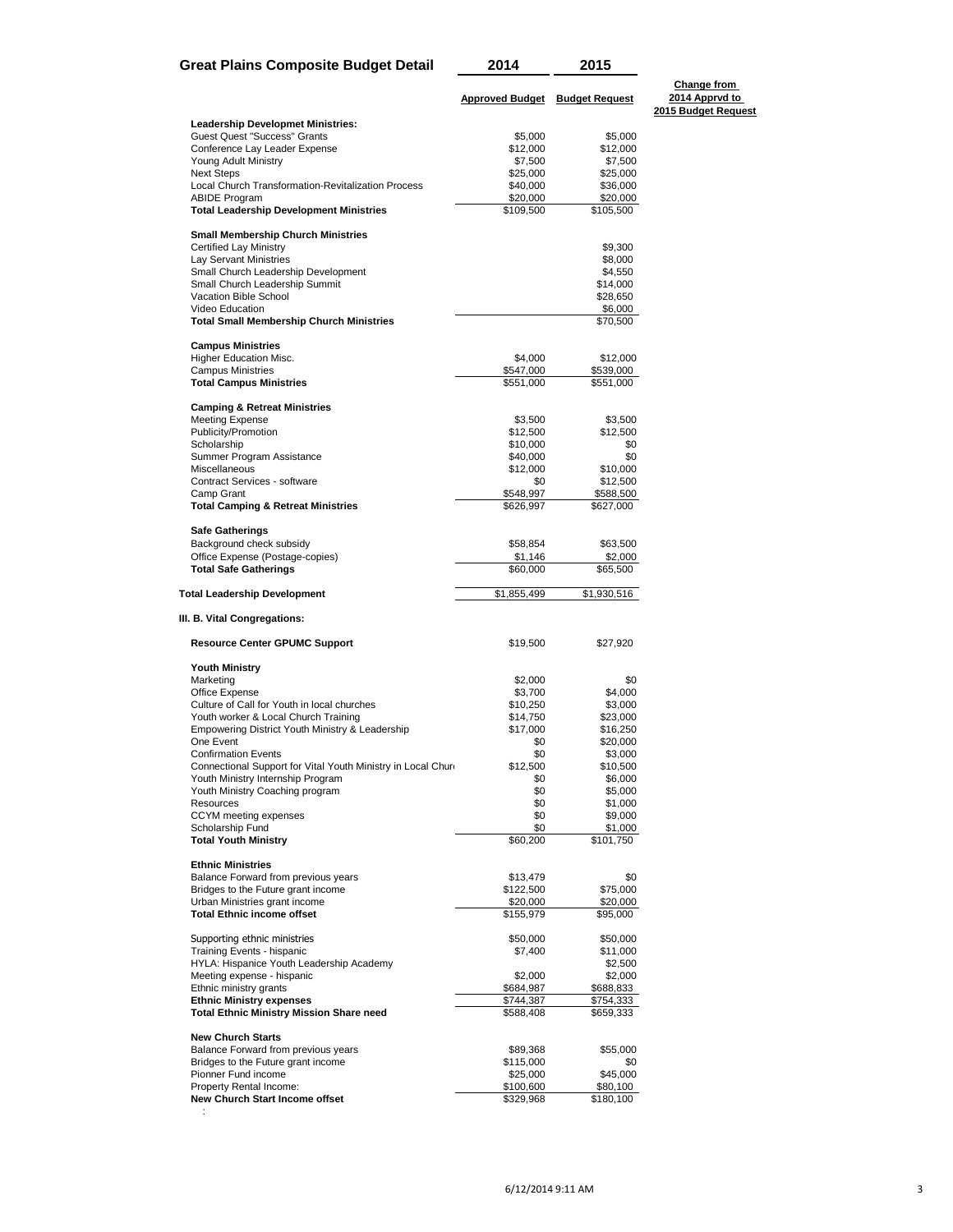| <b>Great Plains Composite Budget Detail</b> | 2014                           | 2015 |  |
|---------------------------------------------|--------------------------------|------|--|
|                                             | Approved Budget Budget Request |      |  |

**Change from 2014 Apprvd to 2015 Budget Request**

| <b>Total Congregational Excellence Budget</b>                                  | \$4,075,363             | \$4,331,430     |
|--------------------------------------------------------------------------------|-------------------------|-----------------|
|                                                                                |                         | \$946,161       |
| Death & Disability - Laity<br><b>Total Congregational Excellence Personnel</b> | \$6,581<br>\$876,335    | \$7,031         |
| Pension - Clergy                                                               | \$49,811                | \$38,011        |
| Pension - Laity                                                                | \$18,803                | \$20,089        |
| Social Security                                                                | \$23,974                | \$25,613        |
| <b>Health Insurance</b>                                                        | \$150,701               | \$159,898       |
| <b>Housing Allowances</b>                                                      | \$45.000                | \$45.975        |
| <b>Base Salaries</b>                                                           | \$581,465               | \$649,544       |
| <b>Congregational Excellence Personnel</b>                                     |                         |                 |
| <b>Total Congregational Excellence Office Expense</b>                          | \$79,575                | \$79,575        |
| Pooled Fund Meeting Expenses                                                   | \$15,000                | \$15,000        |
| Miscellaneous                                                                  | \$6,250                 | \$6,250         |
| <b>Continuing Education</b>                                                    | \$6,875                 | \$6,875         |
| Telephone                                                                      | \$10,200                | \$10,200        |
| <b>Office Supplies</b>                                                         | \$6,000                 | \$6,000         |
| Travel                                                                         | \$15,750                | \$15,750        |
| <b>Congregational Excellence Office Expense</b><br>Auto Expense                | \$19,500                | \$19,500        |
| <b>Total Vital Congregations Budget</b>                                        | $\overline{31,263,954}$ | \$1,375,178     |
|                                                                                |                         |                 |
| <b>Total New Church Start Mission Share Need</b>                               | \$595,846               | \$586,175       |
| Toal New Church expenses                                                       | \$925,814               | \$766,275       |
| Professional Fee Expense                                                       | \$14,750                | \$14,750        |
| Peer Colloquy                                                                  | \$0                     | \$40,000        |
| Demographic Consulting Fee                                                     | \$7,500                 | \$7,500         |
| <b>Coaching Services</b>                                                       | \$6,000                 | \$6,000         |
| Mission Insite Fee                                                             | \$17,250<br>\$11,650    | \$11,650        |
| Admin Office expenses<br>New Start Pastor Training                             | \$6,650                 | \$0<br>\$17.250 |
| Meeting                                                                        | \$2,500                 | \$2,500         |
| New Church Start Grants                                                        | \$451,310               | \$411,969       |
| <b>Property Debt Service</b>                                                   | \$319,036               | \$191,388       |
| Property/Rental Expense                                                        | \$89,168                | \$63,268        |
| <b>New Church Start Expense:</b>                                               |                         |                 |
|                                                                                |                         |                 |

**Total Congregational Excellence Budget \$4,075,363 \$4,331,430 \$256,067 6.28%**

## **IV. Mercy and Justice - Evelyn Fisher**

| General Church Ministries for Mercy and Justice       |             |             |
|-------------------------------------------------------|-------------|-------------|
| World Service Fund<br>$*_{1}$                         | \$2,294,996 | \$2,330,263 |
| Total General Church Ministries for Mercy and Justice | \$2.294.996 | \$2,330,263 |
| <b>Mercy and Justice Office</b>                       |             |             |
| Staff Expense:                                        |             |             |
| Travel (Air/Lodging/Meals)                            | \$2,000     | \$2,000     |
| Mileage                                               | \$5,000     | \$5,000     |
| Assoc Meeting expense                                 | \$2,000     | \$2,000     |
| Continuing Ed                                         | \$1,500     | \$1,500     |
| Cell phone                                            | \$2,400     | \$2,400     |
| Meeting & Administration                              | \$5,000     | \$5,000     |
| Health and Wellness meeting                           | \$1,000     | \$1,000     |
| Total Mercy & Justice Office expense                  | \$18,900    | \$18,900    |
| <b>Disaster Response</b>                              | \$8,760     | \$15,900    |
| <b>Mercy and Justice Ministries</b>                   |             |             |
| Volunteers in Mission                                 | \$16,800    | \$16,800    |
| Lydia Patterson board rep expenses                    | \$1,500     | \$1,500     |
| Conference Secretary of Global Ministries             | \$1,500     | \$1,500     |
| Elkhorn Valley Dist Church & Comm Ministry            | \$16,000    | \$16,000    |
| Justice & Advocacv                                    | \$15,000    | \$15,000    |
| Nigeria Partnership                                   | \$10,000    | \$10,000    |
| Zimbabwe Partnership                                  | \$10,000    | \$10,000    |
| Haiti Partnership                                     | \$10,000    | \$10,000    |
| <b>Spirit Quest</b>                                   | \$4,500     | \$4,500     |
| <b>Micah Corps Interns</b>                            | \$32,400    | \$32,400    |
| Leadership Development                                | \$8,000     | \$8,000     |
| Faith and Science Educational Program                 | \$6,000     | \$6,000     |
| <b>Emergent Ministries</b>                            | \$20,350    | \$10,350    |
| Exchange - Strengthening Local Churches               | \$7,000     | \$7,000     |
| <b>Criminal Justice &amp; Mercy Ministries</b>        | \$11,000    | \$11,000    |
| <b>Total Mercy and Justice Ministries</b>             | \$170,050   | \$160,050   |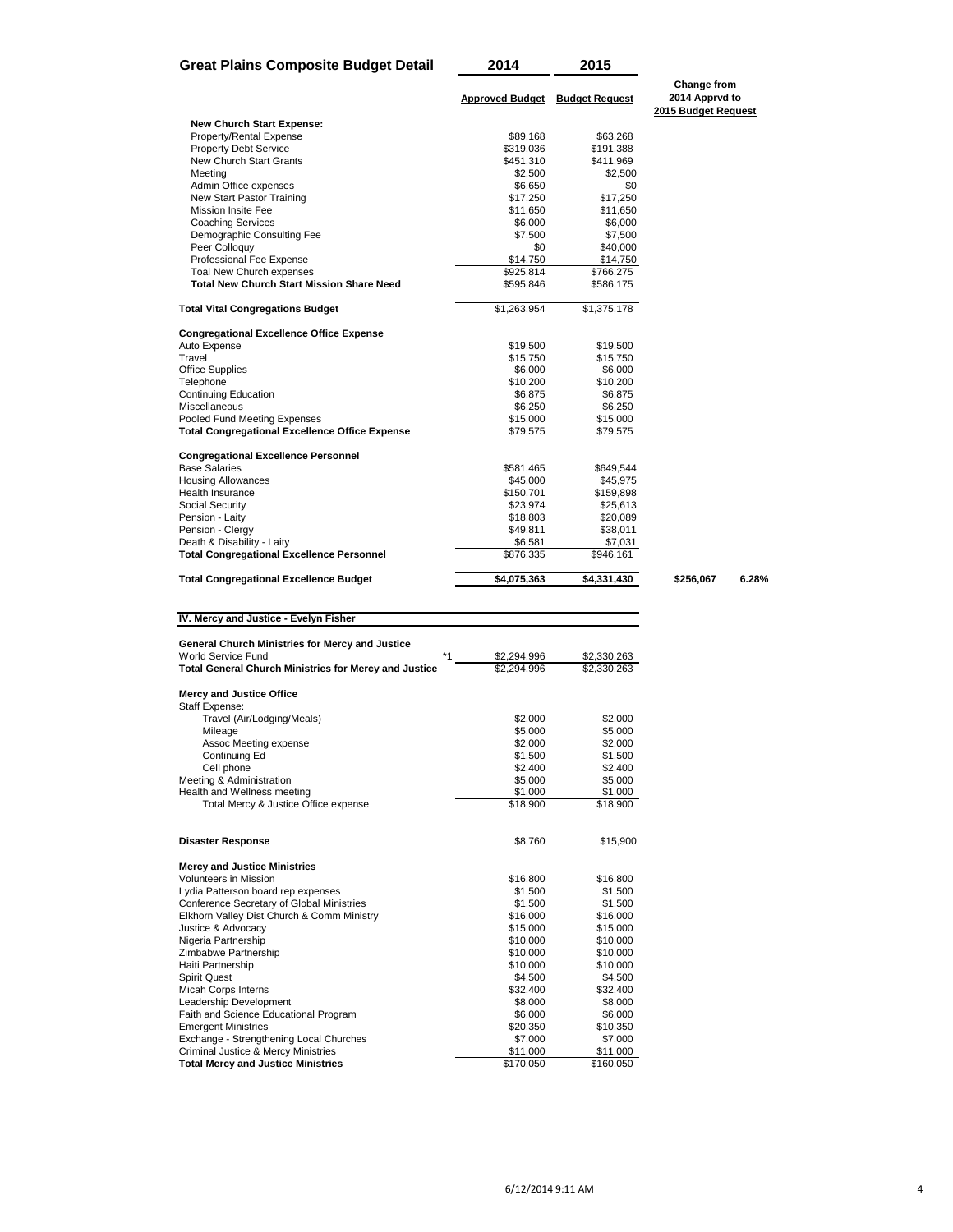| <b>Great Plains Composite Budget Detail</b>                                                                   | 2014                   | 2015                  |                                                      |       |
|---------------------------------------------------------------------------------------------------------------|------------------------|-----------------------|------------------------------------------------------|-------|
|                                                                                                               | <b>Approved Budget</b> | <b>Budget Request</b> | Change from<br>2014 Apprvd to<br>2015 Budget Request |       |
| <b>Mercy and Justice Personnel</b>                                                                            |                        |                       |                                                      |       |
| <b>Base Salaries</b>                                                                                          | \$101,000              | \$96,712              |                                                      |       |
| <b>Housing Allowances</b>                                                                                     | \$15,000               | \$14,050              |                                                      |       |
| Health Insurance                                                                                              | \$35,910               | \$29,887              |                                                      |       |
| Social Security                                                                                               | \$3,902                | \$469                 |                                                      |       |
| Pension - Laity<br>Pension - Clergy                                                                           | \$2,700<br>\$9,750     | \$0<br>\$10,463       |                                                      |       |
| Death & Disability - Laity                                                                                    | \$1,071                | \$129                 |                                                      |       |
| <b>Total Mercy and Justice Personnel</b>                                                                      | $\overline{$}169,333$  | \$151,710             |                                                      |       |
| <b>Total Mercy and Justice Budget</b>                                                                         | \$2,662,039            | \$2,676,823           | \$14,784                                             | 0.56% |
|                                                                                                               |                        |                       |                                                      |       |
| V: Administrative Services - Gary Beach                                                                       |                        |                       |                                                      |       |
| <b>General and Jurisdictional Ministries for Administrative Services</b><br>General Administration Fund<br>*1 | \$276,962              | \$281,275             |                                                      |       |
| $*1$<br>Interdenominational Cooperation Fund                                                                  | \$61,590               | \$62,596              |                                                      |       |
| SCJ Mission And Administration Fund<br>*2                                                                     | \$44,431               | \$44,431              |                                                      |       |
| <b>Total General and SCJ Ministries for Admin Services</b>                                                    | \$382,983              | \$388,302             |                                                      |       |
| <b>Administrative Committee Expenses</b>                                                                      |                        |                       |                                                      |       |
| <b>Delegation Expenses</b>                                                                                    | \$16,000               | \$16,000              |                                                      |       |
| Conference Council on Finance & Adm Expenses                                                                  | \$2,500                | \$2,500               |                                                      |       |
| <b>Board of Pension Expenses</b>                                                                              | \$2,500                | \$2,500               |                                                      |       |
| <b>Connecting Council Meeting Expense</b>                                                                     | \$5,000                | \$5,000               |                                                      |       |
| Personnel Committee Meeting/Staff Appreciation<br>Nominations committee expense                               | \$2,500<br>\$2,500     | \$3,245<br>\$2,500    |                                                      |       |
| Archives & History                                                                                            |                        |                       |                                                      |       |
| Baker Univ Contract for KS archives                                                                           | \$43,000               | \$43,000              |                                                      |       |
| Nebraska Archives operating expense                                                                           | \$4,800                | \$4,800               |                                                      |       |
| Archives & History Meeting expense                                                                            | \$962                  | \$965                 |                                                      |       |
| <b>Total Administrative Committee Expenses</b>                                                                | \$79,762               | \$80,510              |                                                      |       |
| <b>Administrative Services office expense</b>                                                                 |                        |                       |                                                      |       |
| Office Supplies & Equipment                                                                                   | \$10,000               | \$10,000              |                                                      |       |
| <b>Telephone Expense</b>                                                                                      | \$2,500                | \$6,000               |                                                      |       |
| Postage Expense<br>Printing/Publication                                                                       | \$7,500<br>\$6,000     | \$7,500<br>\$6,000    |                                                      |       |
| Staff Travel: Lodging/Travel/Meals                                                                            | \$6,000                | \$8,100               |                                                      |       |
| Conference Auto/mileage expense                                                                               | \$4,500                | \$4,750               |                                                      |       |
| <b>Continuing Education</b>                                                                                   | \$6,750                | \$5,250               |                                                      |       |
| <b>Audit Fees</b>                                                                                             | \$60,000               | \$60,000              |                                                      |       |
| Legal Fees                                                                                                    | \$50,000               | \$50,000              |                                                      |       |
| Payroll Fees                                                                                                  | \$5,000                | \$8,000               |                                                      |       |
| Miscellaneous Office Expense<br><b>Total Administrative Services Office Expense</b>                           | \$1,000<br>\$159,250   | \$1,000<br>\$166,600  |                                                      |       |
| <b>Information Technology</b>                                                                                 |                        |                       |                                                      |       |
| Software/Hardware Purchases                                                                                   | \$75,000               | \$75,000              |                                                      |       |
| <b>Shelby Support</b>                                                                                         | \$6,400                | \$6,400               |                                                      |       |
| <b>Shelby Hosting</b>                                                                                         | \$15,720               | \$15,720              |                                                      |       |
| Shelby Misc costs<br>Contract Services for outside vendors                                                    | \$2,880                | \$2,880               |                                                      |       |
| <b>Total Information Technology</b>                                                                           | \$120,000<br>\$220,000 | \$75,000<br>\$175,000 |                                                      |       |
| <b>Annual Conference Expense</b>                                                                              |                        |                       |                                                      |       |
| Annual Conference Session (net of registr fees)<br>Journal Printing                                           | \$120,000<br>\$7,200   | \$70,200<br>\$7,400   |                                                      |       |
| <b>Total Annual Conference Expense</b>                                                                        | \$127,200              | \$77,600              |                                                      |       |
| <b>Conference Office Building Maintenance</b><br><b>Lincoln Building</b>                                      |                        |                       |                                                      |       |
| <b>Lincoln Utilities</b>                                                                                      | \$13,500               | \$13,770              |                                                      |       |
| Lincoln Maintenance/Repairs                                                                                   | \$16,500               | \$16,830              |                                                      |       |
| <b>Lincoln Custodial Services</b>                                                                             | \$8,000                | \$8,160               |                                                      |       |
| Lincoln Office Expense                                                                                        | \$16,000               | \$16,320              |                                                      |       |
| <b>Total Lincoln Building</b>                                                                                 | \$54,000               | \$55,080              |                                                      |       |
| <b>Topeka Building</b><br><b>Topeka Utilities</b>                                                             | \$11,000               | \$11,220              |                                                      |       |
| Topeka Maintenance/Repairs                                                                                    | \$12,500               | \$12,750              |                                                      |       |
| Topeka Office/Custodial Services                                                                              | \$4,000                | \$4,080               |                                                      |       |
| Topeka Equipment (postage mach)                                                                               | \$3,000                | \$3,060               |                                                      |       |
| Topeka Office Expense                                                                                         | \$7,800                | \$7,956               |                                                      |       |
| <b>Total Topeka Building</b>                                                                                  | \$38,300               | \$39,066              |                                                      |       |
| <b>Wichita Building</b>                                                                                       |                        |                       |                                                      |       |
| <b>Wichita Utilities</b>                                                                                      | \$20,500               | \$20,910              |                                                      |       |
| Wichita Maintenance/Repairs<br>Witchita Office Custodial Services                                             | \$24,100<br>\$11,000   | \$24,582<br>\$11,220  |                                                      |       |
| Wichita Office Expense                                                                                        | \$18,250               | \$18,615              |                                                      |       |
| <b>Total Wichita Building</b>                                                                                 | \$73,850               | \$75,327              |                                                      |       |
|                                                                                                               |                        |                       |                                                      |       |
| <b>Total Conf Office Building Maintenance</b>                                                                 | \$166,150              | \$169,473             |                                                      |       |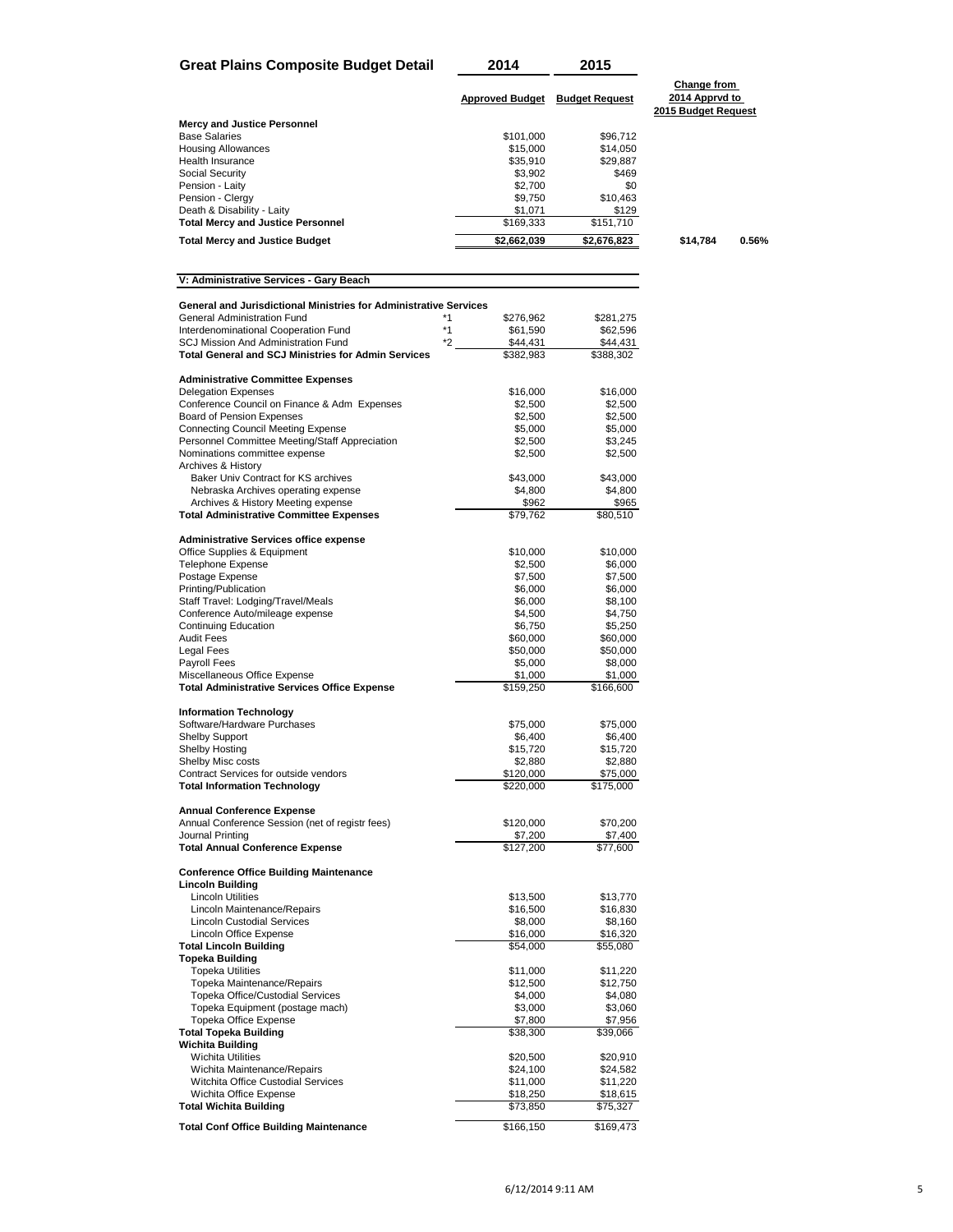| <b>Great Plains Composite Budget Detail</b>                       | 2014                           | 2015                  |                                                             |          |
|-------------------------------------------------------------------|--------------------------------|-----------------------|-------------------------------------------------------------|----------|
|                                                                   | Approved Budget Budget Request |                       | <b>Change from</b><br>2014 Apprvd to<br>2015 Budget Request |          |
| Trustees: Insurance, Auto, Dist Office & Parsonage                |                                |                       |                                                             |          |
| Board of Trustees Meeting Expenses                                | \$2,500                        | \$2,500               |                                                             |          |
| District Office Rent & Utilities                                  | \$115,400                      | \$118,065             |                                                             |          |
| Insurance Coverage                                                |                                |                       |                                                             |          |
| Property (COB, Parsonage, District Office)                        | \$63,174                       | \$33,163<br>\$131,060 |                                                             |          |
| Liability (General, Umbrella, D&O, Cyber)<br>Auto                 | \$87,386<br>\$32,714           | \$29,206              |                                                             |          |
| <b>Worker Comp</b>                                                | \$8,934                        | \$8,339               |                                                             |          |
| District Parsonage Maintenance                                    | \$102,000                      | \$104,040             |                                                             |          |
| Parsonage Replacement Reserve                                     | \$51,000                       | \$51,000              |                                                             |          |
| Automobile Purchases                                              | \$81,000                       | \$63,386              |                                                             |          |
| Total Trustees: Insurance, Auto, Dist Office & Parsonage          | \$544,108                      | \$540,759             |                                                             |          |
| <b>Communications Program Expense (Kathryn Witte)</b>             |                                |                       |                                                             |          |
| Program Expense                                                   | \$25,000                       | \$25,000              |                                                             |          |
| <b>Brick River Console Fees</b>                                   | \$6,888                        | \$6,888               |                                                             |          |
| <b>Brick River additional fees</b>                                | \$11,112                       | \$11,112              |                                                             |          |
| <b>Budget Interpretation</b>                                      | \$9,000                        | \$9,000<br>\$16,500   |                                                             |          |
| Equipment/Software expenses                                       | \$20,500                       | \$7,250               |                                                             |          |
| Staff Travel: Lodging/Travel/Meals<br><b>Continuing Education</b> | \$8,500<br>\$3,500             | \$3,750               |                                                             |          |
| <b>Contract Services</b>                                          | \$0                            | \$0                   |                                                             |          |
| Office Expense                                                    | \$7,700                        | \$6,500               |                                                             |          |
| <b>Meeting Expenses</b>                                           | \$6,000                        | \$3,000               |                                                             |          |
| Church Web project                                                | \$5,000                        | \$5,000               |                                                             |          |
| Paid Ad Media                                                     | \$25,000                       | \$25,000              |                                                             |          |
| Music Rights                                                      | \$0                            | \$2,500               |                                                             |          |
| Leadership Training                                               | \$0                            | \$3,000               |                                                             |          |
| Conference Vehicle Expense                                        | \$0                            | \$3,250               |                                                             |          |
| Print Communications subsidy (net of ad income)                   | \$27,000                       | \$27,000              |                                                             |          |
| <b>Total Communications Program Expense</b>                       | \$155,200                      | \$154,750             |                                                             |          |
| <b>Communications Personnel</b>                                   |                                |                       |                                                             |          |
| <b>Base Salaries</b>                                              | \$253,553                      | \$261,611             |                                                             |          |
| Health Insurance                                                  | \$47,920                       | \$29,571              |                                                             |          |
| Social Security                                                   | \$19,397                       | \$20,013              |                                                             |          |
| Pension - Laity                                                   | \$15,213                       | \$15,417              |                                                             |          |
| Death & Disability - Laity                                        | \$5,325                        | \$5,494               |                                                             |          |
| <b>Total Communications Personnel</b>                             | \$341,408                      | \$332,106             |                                                             |          |
| <b>Administrative Services Personnel</b>                          |                                |                       |                                                             |          |
| <b>Base Salaries</b>                                              | \$698,180                      | \$679,049             |                                                             |          |
| <b>Housing Allowances</b><br>Health Insurance                     | \$15,840<br>\$178,397          | \$15,325<br>\$143,945 |                                                             |          |
| Social Security                                                   | \$47,774                       | \$46,160              |                                                             |          |
| Pension - Laity                                                   | \$37,470                       | \$36,204              |                                                             |          |
| Pension - Clergy                                                  | \$13,428                       | \$9,098               |                                                             |          |
| Death & Disability - Laity                                        | \$13,114                       | \$12,671              |                                                             |          |
| <b>Total Administrative Services Personnel</b>                    | \$1,004,203                    | \$942,452             |                                                             |          |
| <b>Total Administrative Services budget</b>                       | \$3,180,264                    | \$3,027,552           | (\$152,712)                                                 | $-4.80%$ |
| <b>Missional Opportunities</b>                                    | \$125,456                      | \$150,000             | \$24,544                                                    | 19.56%   |
| <b>Total Great Plains Conference Budget</b>                       | \$15,623,021                   | \$16,036,373          | \$413,352                                                   | 2.65%    |
| <b>Total Gross Income</b>                                         | \$15,623,021                   | \$16,036,373          |                                                             |          |
| Net Income (Loss)                                                 | \$0                            | \$0                   | \$0                                                         | 0.00%    |